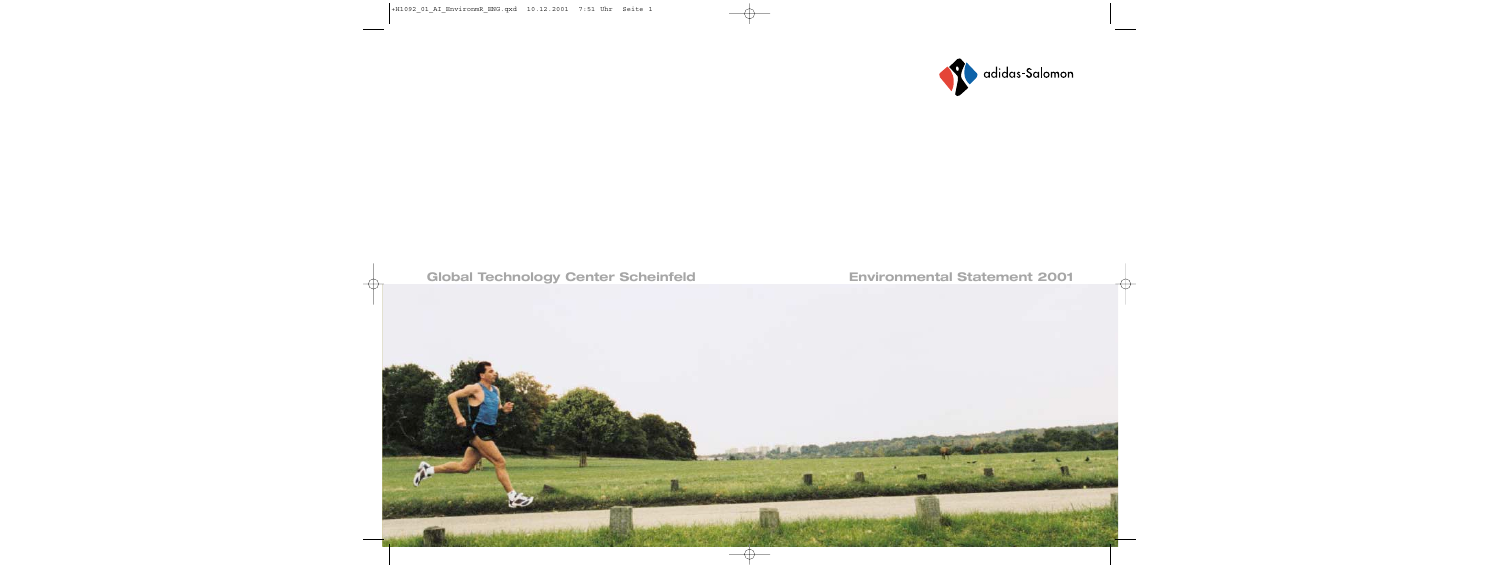# **Contents**

| Introduction                                                             | 4  |
|--------------------------------------------------------------------------|----|
| adidas-Salomon Company Profile                                           | 6  |
| <b>Worldwide</b>                                                         |    |
| Global Technology Centre – Function and Mission within adidas-Salomon AG |    |
| Engagement                                                               | 8  |
| Global                                                                   |    |
| Environmental activities in Scheinfeld                                   |    |
| Environmental policy of the Global Technology Centre                     | 12 |
| The Environmental Management System                                      | 13 |
| Environmental impact                                                     | 14 |
| Indirect Environmental Impact                                            | 16 |
| Data and facts                                                           | 18 |
| Water/Wastewater                                                         |    |
| Energy                                                                   |    |
| <b>Emissions</b>                                                         |    |
| Waste                                                                    |    |
| Environmental Programme – Objectives and Measures                        | 20 |
| <b>Contact Partner on Environmental Issues</b>                           | 22 |
| <b>Presentation of Next Environmental Statement</b>                      | 22 |
| Environmental Verifier's Organisation                                    | 22 |
| Validation                                                               | 23 |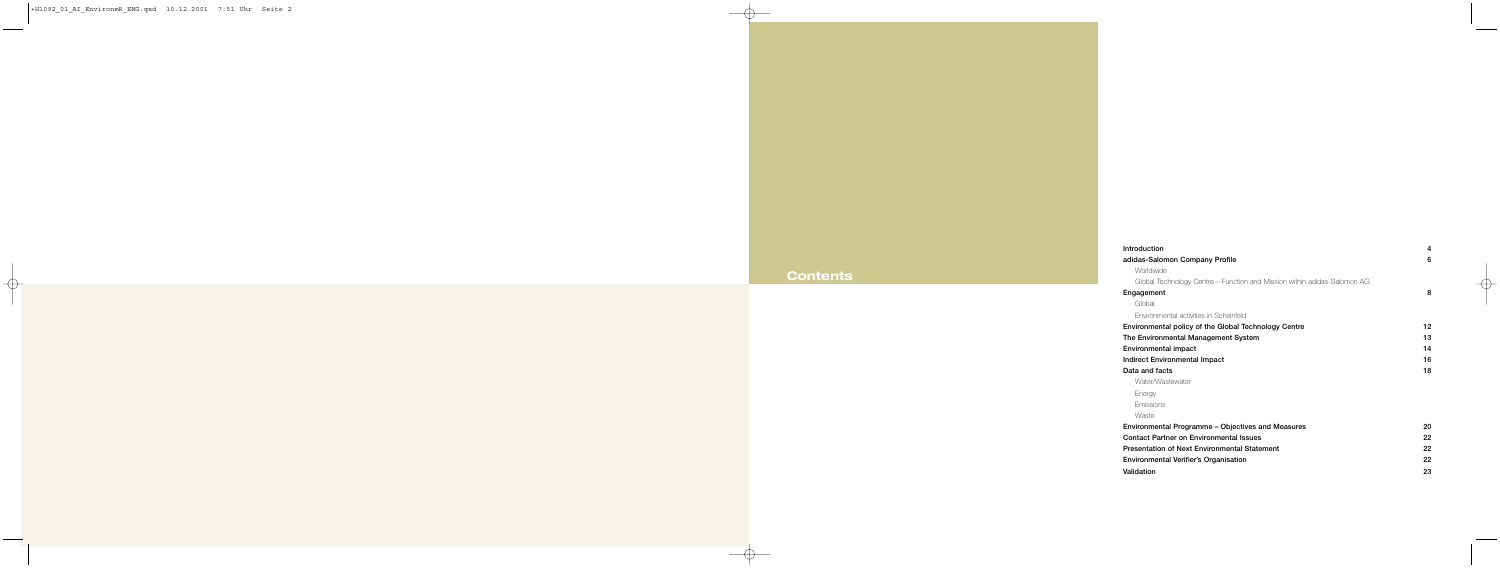The numerous measures aimed at retaining and improving safety at work achieved formal recognition when the Scheinfeld adidas business location won the national Safety at Work Prize 2000 organised by the Textil- und Bekleidungs-Berufsgenossenschaft (the textile and clothing trade association). In this connection we would like to say a special thank you to all our staff.

We at Scheinfeld appreciate the importance of the subject, "health and safety at work". Our long-term objective is therefore to reconcile the interests of society, the environment and our company as proof that successful interaction in all areas is natural for us.

The Environmental Statement constitutes a promising starting point for any future tasks that may be necessary and to the completion of which we are fully committed.

It is therefore all the more important for us to support our suppliers with case studies and by passing on any valuable experience of our own so that they can manage and organise their production plants in an environmentally benign manner. This Environmental Statement for the Global Technology Centre in Scheinfeld is therefore intended to actively guide our business partners towards the objective of making their business activities compatible with sustainability.

Scheinfeld, 18th July, 2001

Dencar ba

## "Best practice" – motivation and support for international business partners

In July 2001 adidas Scheinfeld, the only sports footwear and ball factory still owned directly by adidas-Salomon AG, was successfully revalidated under the Eco Audit Regulation, along with the test centre, training centre and export/shipping operations also based there. This tied in with our existing successes and provided confirmation of our commitment to environmental protection.

Most of adidas-Salomon's products are produced by independent manufacturers. We have less control over environmental performance in the operations of our suppliers than we do in our own production centres.

In addition, information is provided for the first time about indirect environmental impact, for example, environmental effects which are a consequence of our international activities relating to the sourcing of raw materials and primary products.

Being economical in the use of natural resources, avoiding accidents anywhere or at any time, taking environmentally aware action beyond the statutory requirements – this is how the global environmental policy of adidas-Salomon AG is implemented in practice in Scheinfeld.

EMAS II – comprehensive evidence of environmental performance achieved

In the present Environmental Statement 2001 we are committing ourselves to actively continuing the course we have set in the direction of environmental responsibility and sustainability.

The Environmental Statement 2001 contains evidence of our achievements in matters relating to the environment over the last three years. As well as quantitative information regarding the environmental impact of the company's activities at Scheinfeld, specific programmes are cited that are directed at improving our environmental performance still further.

#### Setting an example in transparent reporting

A few months ago adidas-Salomon published its first social and environmental report for the year 2000. The report describes the international activities of the company, their effects on society and on the environment and the measures that are being taken by adidas-Salomon to contribute towards further improvement of living, working and environmental conditions. The global social and environmental report, "Our World", signifies an enormous step in our efforts to manage the company in a responsible and transparent manner.

The report on the whole group follows the model of the adidas-Salomon Global Technology Centre in Scheinfeld, Germany, which was successfully tested against the requirements of the EMAS Regulation back in 1998. The validated Environmental Statement 1998 describes transparently and comprehensively the environmental impact of the Scheinfeld site and the objectives and measures that are geared towards improving environmental performance.



## **Introduction**

Duncan Scott Managing Director of Footwear Sourcing

Günter Ebbing Head of Global Technology Centre Scheinfeld

Frank Henke Head of Environmental Affairs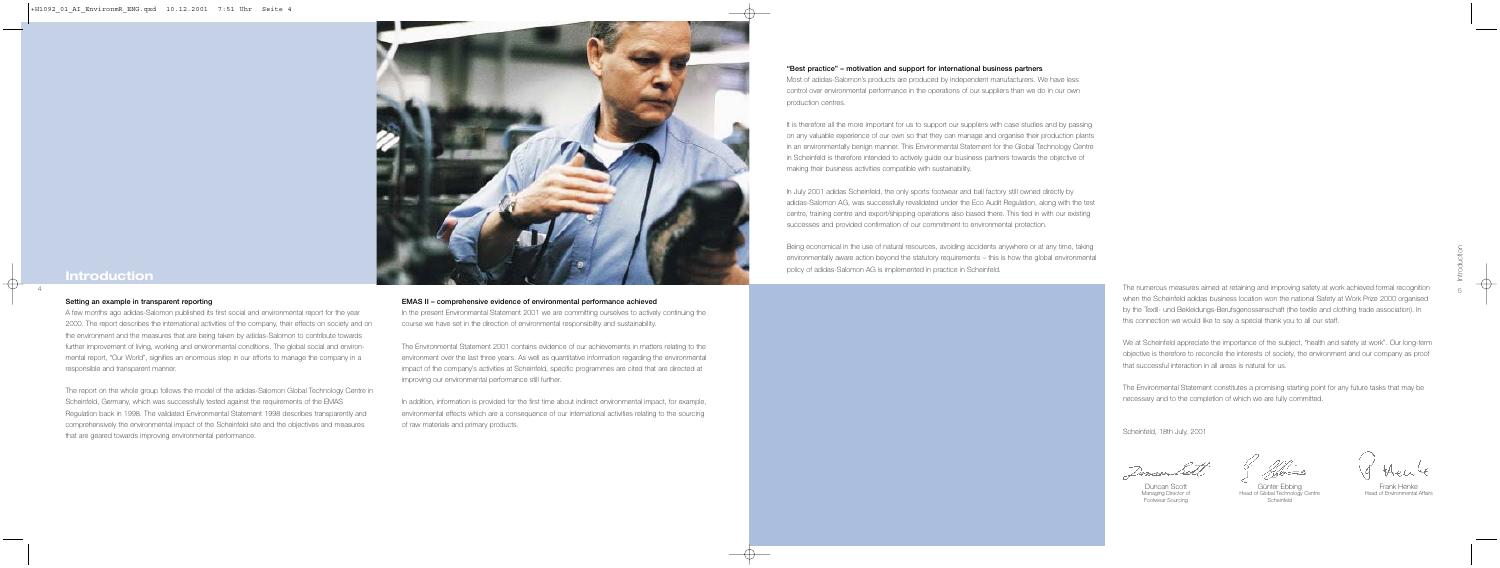Safety at Work Award

| 1959 | Scheinfeld sports footwear factory built.                                                  | 1997/ | Scheinfeld production centre named the "Global Technology Centre".                           |
|------|--------------------------------------------------------------------------------------------|-------|----------------------------------------------------------------------------------------------|
| 1961 | Production of lightweight trainers and football boots begun.                               | 1998  | As a consequence of its altered role within the company, additional future-oriented          |
|      | Heavy involvement in the development of innovative sports footwear concepts in the         |       | measures are implemented:                                                                    |
|      | years that follow.                                                                         |       | assumption of the function of central sourcing organisation for sports footwear in Europe    |
| 1962 | First facility for the direct injection of soles made of thermoplastic polyurethane and    |       | integration of production for high-quality ball materials                                    |
|      | rubber to sports shoe uppers commissioned.                                                 |       | expansion of existing training facilities into an international training centre for sports   |
|      | Further injection technologies for polyurethane and nylon developed in collaboration       |       | footwear technicians                                                                         |
|      | with well-known manufacturers of synthetic materials and machinery.                        |       | integration of specialist departments for the development of innovative sports footwear      |
| 1974 | First polyurethane plasticised foam injection machine for the manufacture of single-       |       | concepts                                                                                     |
|      | colour sports shoe soles commissioned. This technology is subsequently developed           |       | establishment of a materials laboratory for testing sports footwear and ball materials and   |
|      | further for the manufacture of two-colour soles.                                           |       | a test centre for innovative product development programmes.                                 |
| 1980 | Large-scale production of sports footwear with directly injected and cemented soles.       | 1998  | Introduction of an integrated quality and environmental management system                    |
| 1987 | Use of modem production technologies and a highly qualified workforce gradually            |       | First-time validation under the Eco Audit Regulation                                         |
|      | transform the sports footwear factory into an innovation and technology centre.            |       | Certification to ISO 9002                                                                    |
|      | This allows high production flexibility and also enables the company to satisfy individual | 1999  | Establishment of the international training centre, covering                                 |
|      | customer requirements in the form of custom-made products.                                 |       | • product training                                                                           |
|      | Scheinfeld increasingly takes over the functions of providing advice and services to       |       | • employee training                                                                          |
|      | contractors of adidas-Salomon AG and its partners worldwide.                               |       | • management training                                                                        |
|      |                                                                                            | 2000  | As part of planning to meet future recruitment requirements, first intake of shoe manu-      |
|      |                                                                                            |       | facturers on vocational course, graduate engineers in shoe technology (College of Pirmasens) |



adidas-Salomon has over 100 branches. Its head office is in Herzogenaurach, Germany. Other major locations are Portland, Oregon and Carlsbad, California in the USA, Annecy in France, Amsterdam in the Netherlands and also Hong Kong. adidas-Salomon AG employs approximately 13,000 people worldwide.

At the Scheinfeld site models, prototypes and custom-made high-performance products are manufactured and tested. The company also operates the last remaining sports footwear production facility in Germany from the same site. As well as football boots, special footwear for Olympic sports and football components are manufactured in this plant.

### Global Technology Centre – Function and Mission within adidas-Salomon AG

The Global Technology Centre in Scheinfeld is part of the adidas-Salomon AG organisation. It is one of a group of footwear production factories which produce sports footwear and footballs for the company. As well as operating this production centre, the company works with other independent contractors who maintain their own production facilities around the world.

Within the global corporate organisational structure of adidas-Salomon AG, the Global Technology Centre has responsibility for global footwear sourcing operations.

The successful development of the brand into one of the leading sporting goods companies worldwide is closely linked with the achievements of the Scheinfeld location. Situated only a short distance from the company's head office in Herzogenaurach, the sports footwear factory has been involved in the development and implementation of product and process innovations ever since it was built. This has meant, in particular, that its employees possess excellent qualifications and knowledge, which is extremely valuable when it comes to building up and providing technical support for other production facilities around the world.

As its name suggests, the Global Technology Centre in Scheinfeld today is more than just a production facility. It is a flexible and efficient innovation and expertise centre with leading edge management systems and services.

## Worldwide

adidas-Salomon is synonymous with competence in all areas of sport all around the world. The vision and corporate philosophy of the man who founded the company, Adolf Dassler, long ago became the guiding principle for the generations who came after him.

The idea was at once simple and ingenious: every sportsman should be supplied with the equipment that was optimal for him. The company dates back to 1920 when Adi Dassler manufactured his first shoes out of the few materials that were available after the first world war.

Today the adidas product portfolio extends from basketball, football, fitness and training footwear through to adventure and trail-running shoes.

In 1997, adidas AG acquired the Salomon Group and changed its name to adidas-Salomon AG. With the brands adidas (sports footwear, clothing and accessories), Salomon (skis, ski bindings, inline skates, adventure shoes, accessories), TaylorMade (golf clubs, golf balls and accessories), and Mavic (bicycle components), adidas-Salomon AG has the best brand portfolio in the sporting goods industry, covering both summer and winter sports.

## **adidas-Salomon Company Profile**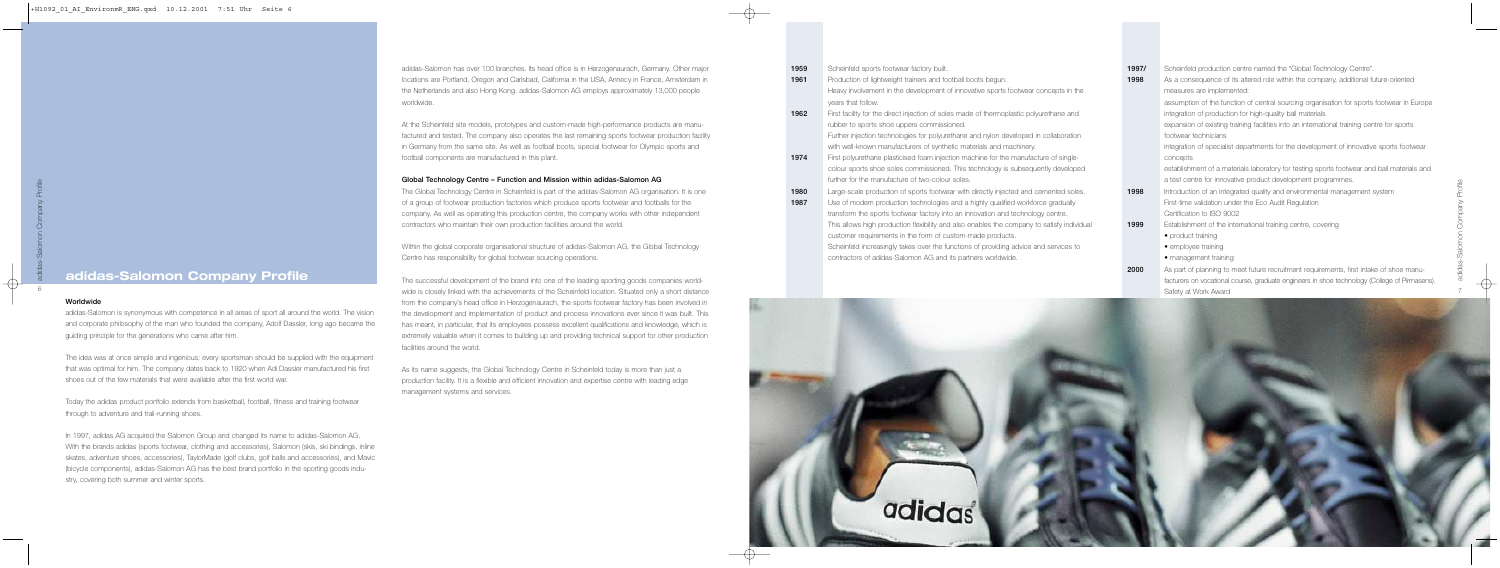In the last few years there have been a wide variety of initiatives aimed at minimising the environmental impact of operations on the site.

#### Input materials

Collaborating with adhesive suppliers and machine manufacturers, we have been carrying out largescale testing of a new hot-melt adhesive application system since 1999 and have thus made a major contribution in the area of adhesive technology towards developments in the automation of adhesive application.

The definitive, advanced automated hot-melt applicator for the cementing of two components, e.g. soles, will undergo testing in our laboratories starting in September 2001. Assuming that the tests are successful, solvent usage could then be completely eliminated. This would mean a reduction in Scheinfeld of approx. 30–35%.

#### Noise emissions

The purchase of new, quiet machines (riveting machine, insole-stamping machine) has made it possible to reduce noise pollution. In addition, a form of ear protection that is individually adjustable and controllable, known as variphone otoplastic, has been purchased for those employees whose work areas are noisy. These otoplastics can be adjusted in accordance with the sound level.

"Clean" materials are materials which have been manufactured using solar energy or other "clean", i.e. renewable, forms of energy. In this way we encourage our materials suppliers to manufacture product components and materials under conditions that are as environmentally benign as possible and to make use of the best available technologies. **Engagement – Global Environmental activities in Scheinfeld** 

8Engagement – Global

 $51443$ 

Use of and adherence to these requirements are monitored and assessed at regular intervals by a specially created audit and advisory team.

Building on the "Guidelines on HSE", environmental guidelines containing suggestions as to how to improve industrial environmental protection and good management practices are currently under development.

#### Criteria for product materials: safe – cyclical – clean

The key words, "safe – cyclical – clean", sum up our long-term strategy with regard to the choice of our product materials.

"Safe" materials are materials which are not toxic during use or disposal and whose use in product manufacture does not cause any toxic emissions or harm to ecosystems.

"Cyclical" materials are materials whose raw ingredients stem from ecological cultivation and which can either be recycled or are biodegradable or compostable.

With the "Policy for control and monitoring of hazardous substances" we have developed a globally harmonised tool to enable us to adhere both to local regulations and to recognised standards (e.g. Eco-Tex Standard 100) in our global sourcing.

Ongoing testing of material samples by accredited external test laboratories and our own Quality Assurance department are an important element of the "Policy".

#### Standards of Engagement

adidas-Salomon pursues the ambitious goal of being the best sporting goods group. To achieve this goal, the entire company is expected to act in a responsible manner towards society and the environment. This stance is underpinned by the "Standards of Engagement (SoE)", the company's code of conduct.

To implement the Standards of Engagement with regard to safety, health and environmental protection, globally recognised standards and limit values have been collated and described in detail in a manual, the "Guidelines on Health, Safety & Environment". This contains practical, sensible and easy-to-understand instructions on how to improve working conditions in production facilities as well as recommended environmental protection measures. The manual provides the basis for training programmes which are carried out together with the company's business partners while at the same time serving as the basis for specific technical advisory services which adidas-Salomon provides to its business partners.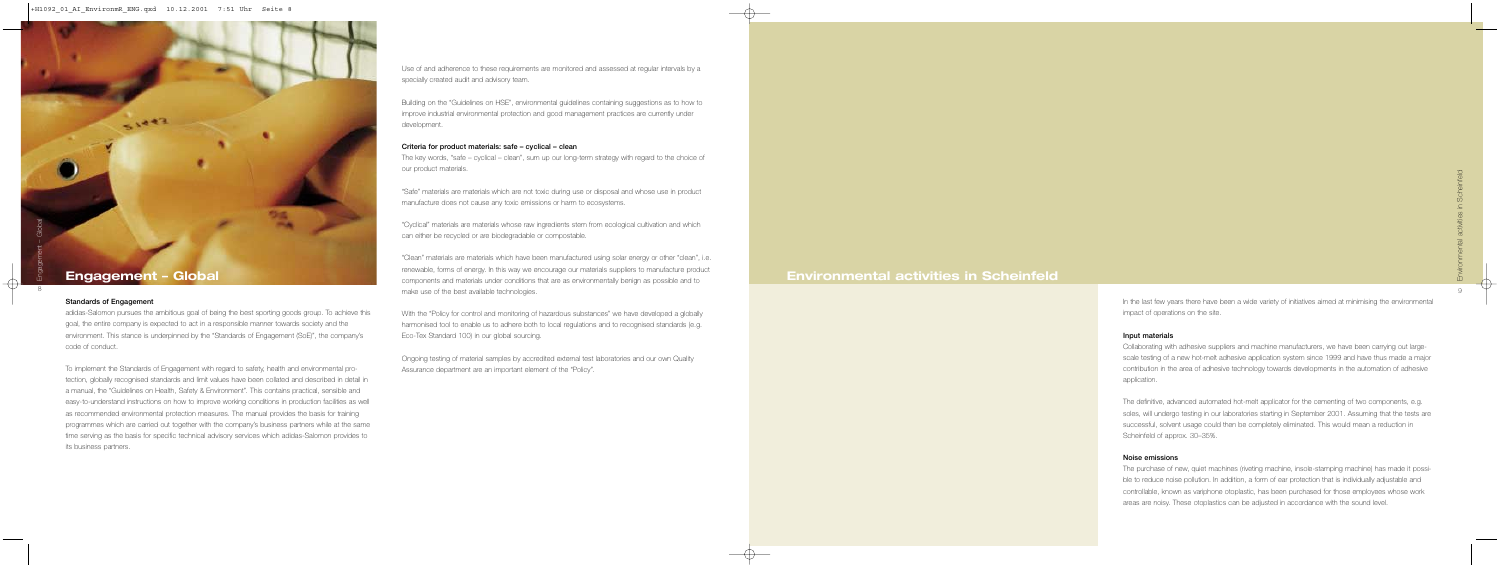#### Training centre

Since 1999 the training centre has offered premises, facilities and equipment for training and meetings. As well as training for shoe manufacturers and trainees and an academic programme, we offer different departments the opportunity to attend seminars and other events here. Seminars and training sessions on the subjects "Local environmental protection" and "Environmental and social responsibility throughout the supply chain" form a fixed element of the syllabus for the trainees. These subjects are taught to trainees in the form of lectures and practical workshops.

### Safety at work

Management of safety at work has long been an important issue at adidas-Salomon. The award of the Safety at Work Prize 2000 organised by the Textil- und Bekleidungs-Berufsgenossenschaft (the textile and clothing trade association) is a testimony to the exemplary health and safety at work practices exercised in Scheinfeld.

### Private vehicle traffic

To keep down private vehicle traffic generated by our commuters and to avoid accidents on the way to work, we provide eight company minibuses free of charge for our employees. The resulting journey pooling scheme now saves 580,000 kilometres on the road per year. If we assume that all our employees would drive to Scheinfeld on their own, we are relieving our environment of approximately 115t CO<sub>2</sub>, 320kg NOx, 1.6t CO, 160kg of particles and 130kg of organic compounds.



The changeover to environmentally friendly gas heating has been completed. With regard to primary energy consumption, this has led to an approximately 30% reduction in  $CO<sub>2</sub>$  emissions. For the year 2000 this added up to a saving of around 245t of  $CO<sub>2</sub>$ .

Use of a fully automatic washing facility for print screens for the screen printing machine, which works with biodegradable degreasing solvents at room temperature in an enclosed circulatory system, has resulted in a significant reduction in the usage of cleaning agents. Contaminated cleaning agents are distilled and reused.

#### Test centre

- Test environment-oriented research and development
- Conceived as the company's own testing institute, the test centre comprises three areas:
- a biomechanics laboratory
- a materials laboratory
- a ball laboratory, which carries out research and development in the adidas Balls division.

The materials laboratory in Scheinfeld uses both physical and chemical methods to test materials. Testing is carried out in accordance with the German DIN standards and selective other international standards as well, e.g. the American ASTM standards. The laboratory is technically equipped so as to permit examination of materials, for example, to check that they are free of heavy metals and azo dyes.

Moreover, the materials laboratory performs analyses of product materials which are to be used as alternatives to PVC on a large-scale. General avoidance of PVC materials in products is an important aspect of the company's materials strategy.

The biomechanics laboratory, known as Biolab for short, is a part of the adidas innovation team (a.i.t.). The Biolab carries out testing of sports footwear. Specifically, this means:

• product evaluation using biomechanical and orthopaedic test procedures • the development and assessment of innovative and orthopaedic shoe concepts • the development of test procedures enabling statements to be made about the technologies used

#### Ball production

At the beginning of the manufacturing process it used to be the case that films from polyester fibre and foam polyethylene were cemented (laminated) manually in four successive stages. The laminated layers would then be dried in a dryer for some 12 hours at a temperature of 35ºC.

The sequence of operations has now been changed so that assembly of pre-fabricated pieces entails a single pass of an automatic laminating machine. Moreover, the new automatic metering process ensures that the latex adhesive is spread evenly.

By buying in pre-fabricated layers it has proved possible to make better use of raw materials and also to minimise waste through elimination of waste cuttings. The quality of work performed by our workforce has also improved since the odour-intensive and physically strenuous laminating work was eliminated. It is now possible to dispense with the dryer altogether, resulting in savings in energy consumption.

#### Waste management

In addition to our two-chamber waste press we have acquired an additional four-chamber waste press. This means that we can now simultaneously segregate six different recoverable materials so that they can be sent off for recycling.

Reusable cardboard packaging is used to transport bought-in, semi-finished shoe uppers and bottoms.

#### Energy concept

The power load management system was installed at the end of 1999 and has proved very successful at evening out power peaks in electricity consumption. In the context of measures aimed at reducing compressed air requirements, usage has been continuously recorded using the power load management system and so to document the effects of the measures. Losses due to leakage have been reduced from the previous level of 7% to 3% as a result of regular inspections, motivating all employees to use local stop valves, and preventive maintenance.

The lighting concept has been implemented in shoe production and the warehouse for raw materials and supplies. The areas still to be tackled – ball production, sample stock and export warehouse – are currently being addressed and will all have been upgraded by the end of 2001.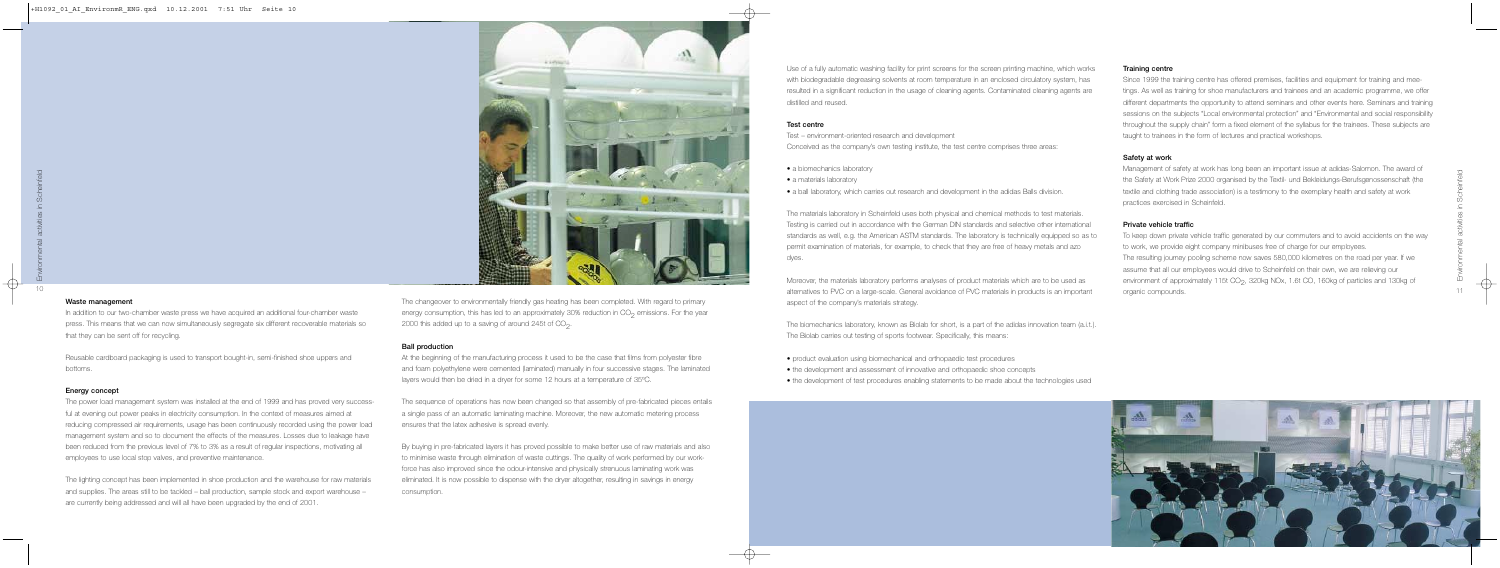

Environmental objectives and environmental programmes are specified by the site manager in co-operation with the Environmental Delegate and the members of the Eco Audit Team and are tracked on an ongoing basis as regards their implementation. Primary responsibility for the use and maintenance of the Environmental Management System lies with the Environmental Delegate. The works council is involved at all times in all matters of environmental protection.

The plan is to fully integrate the management systems for quality and environment, to include safety at work as well. The co-ordinator for quality and environment is responsible for this. Numerous documents, such as instructions, which apply to both systems already exist.

The way the Environmental Management System is organised has clearly proved itself in the three years of its existence. Regular training sessions and open discussions have had the effect of anchoring environmental awareness at all levels of the workforce.

In the meantime the guiding principles which apply worldwide have been adopted as the environmental policy for the Scheinfeld site.

## **Environmental policy of the Global Technology Centre The Environmental Management System**

Regular in-house environmental operational checks ensure on the one hand that the effectiveness of the management system is permanently monitored and on the other hand that the functional capability of the defined environmental programmes is documented. Adherence to the statutory requirements is checked regularly and validated through ongoing support from the external INTECHNICA adviser.

An efficient Environmental Management System specifies tasks and responsibilities and controls internal co-operation with the aim of implementing the requirements contained in the environmental policy and achieving the environmental objectives that have been set.

The company's operations in Scheinfeld also have an impact on the environment. Measures have therefore been taken to reduce any adverse effects to a minimum. To ensure that the measures improve industrial environmental protection, they are organised, co-ordinated and monitored with the aid of an Environmental Management System.

The Environmental Management System has a supportive role as regards compliance with statutory requirements and integration of any necessary information processes into business processes.

At the highest level of environmental protection in adidas-Salomon AG is the Global Director for Social and Environmental Affairs, who plays a co-ordinating and advisory role for all areas. Specifically to Scheinfeld, industrial environmental protection is implemented by the senior management representative, the Environmental Delegate and environmental representatives from all the relevant sectors.

#### Relationships with suppliers and customers

| Support                                                                                              |
|------------------------------------------------------------------------------------------------------|
| stance on the social and environmental impact of their own activities.                               |
| them to improve work place conditions. We encourage our business partners to take a proactive        |
| We expect the activities of our suppliers to be compatible with our SOE. We work in partnership with |

We support social and environmental projects and develop partnerships with businesses and organisations whose direct and indirect output contributes to a sustainable society.

#### Dialogue with our stakeholders\*

We aim to communicate with all stakeholders in an atmosphere of mutual trust and respect. We provide them with appropriate information related to the social and environmental performance of the group on a regular basis.

\* Interest groups, e.g. employees, neighbours, suppliers, organisations, customers, banks, insurance companies, shareholders.

#### Principles of sustainability

The adidas-Salomon principles of sustainability which apply to operations worldwide provide us with a yardstick for assessing our own progress in the areas of social and environmental responsibility. They have been adopted as the environmental policy to be applied at the Scheinfeld site:

#### Statutory requirements

We adhere to social and environmental laws, directives and guidelines while continually improving upon our own contribution to a sustainable society.

#### Management

We aim to:

- to analyse and assess the social and environmental impact of our products, technologies and procedures already at the design and development stages;
- to specify clear objectives, draw up an action plan and monitor our progress;
- to publish the relevant results.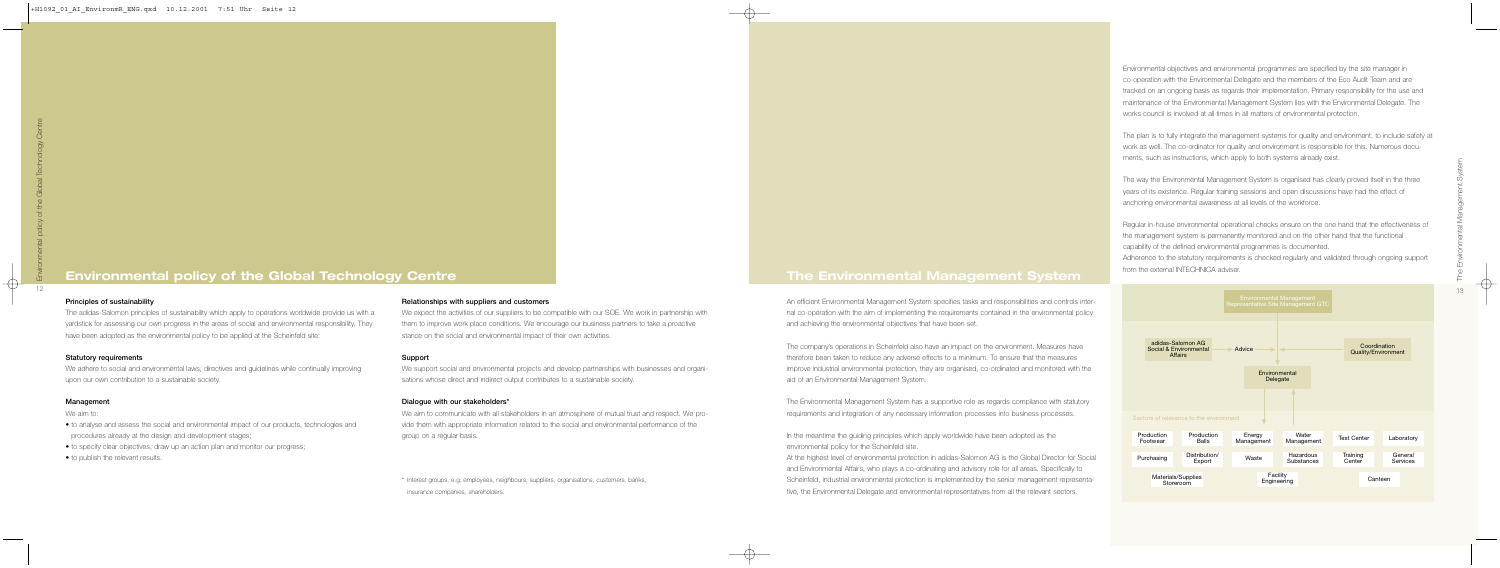## Steps of football production and environmental impact



Steps of footwear production and environmental impact



| Energy,<br>Noise emissions<br>Dust emissions<br>Emissions of<br>solvents, Waste<br>Wastewater | <b>Bottom</b><br>components<br>rubber<br><b>TPU</b><br><b>EVA</b> processing<br>vulcanisation | Cutting<br>Cutting<br>clicking                                                               | Energy<br>Noise emissions<br>Waste from<br>production<br>materials<br>(leather, fabrics) |
|-----------------------------------------------------------------------------------------------|-----------------------------------------------------------------------------------------------|----------------------------------------------------------------------------------------------|------------------------------------------------------------------------------------------|
|                                                                                               |                                                                                               |                                                                                              |                                                                                          |
| Energy,<br>Noise emissions<br>Dust emissions<br>Emissions of<br>solvents, Waste<br>Wastewater | <b>Bottom</b><br>preparations<br>roughing<br>cementing<br>cleaning<br>painting<br>drying      | <b>Stitching</b><br>preparations<br>stamping<br>sharpen<br>roughing<br>cementing<br>painting | Energy<br>Noise emissions<br>Dust emissions<br>Emission of<br>solvents<br>Waste          |
|                                                                                               |                                                                                               |                                                                                              |                                                                                          |
|                                                                                               |                                                                                               | Sewing                                                                                       | Energy<br>Noise emissions<br>Dust emission<br>Waste                                      |
|                                                                                               |                                                                                               |                                                                                              |                                                                                          |
|                                                                                               | Assembly<br>roughing<br>cementing<br>cleaning<br>painting<br>drying                           |                                                                                              | Energy<br>Noise emissions<br>Dust emission<br>Emission of<br>solvents<br>Waste           |
|                                                                                               |                                                                                               |                                                                                              |                                                                                          |
|                                                                                               | Finishing<br>cementing<br>colouring<br>spraying<br>cleaning<br>wrapping                       |                                                                                              | Energy<br>Emission of<br>solvents<br>Waste                                               |

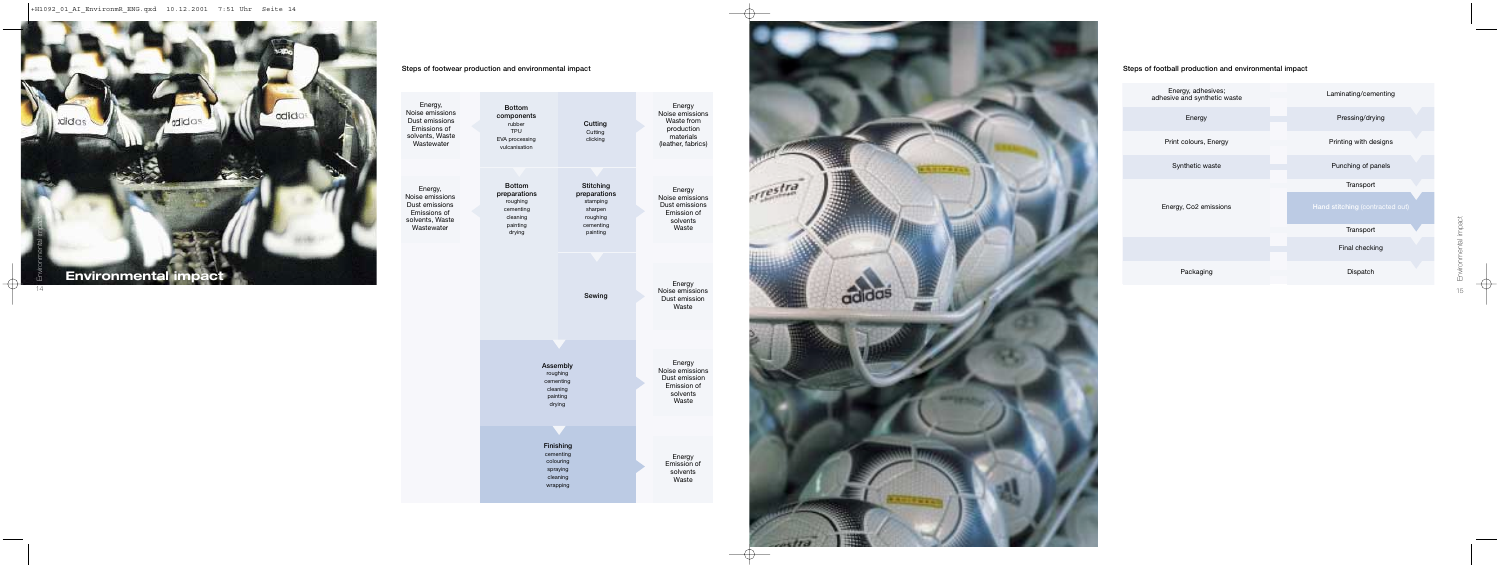

#### Disposal of products

Disposal and recycling options for sports footwear and ball products have been investigated in a number of studies. Lessons learned and other information obtained from industrial companies in the waste disposal industry and from official organisations have been considered, amongst other inputs.

Particular attention has been paid here to the question of whether separate recording of products and their constituent materials, and hence special "disposal logistics", would be of ecological benefit. Currently such data as is available is inadequate to serve as the basis for recommendations on specific disposal options.

In this connection, Scheinfeld is making an effort to get involved in projects on the subject of "Integrated Product Policy (IPP)". Here it is a matter of concentrating on the product itself and its direct and indirect environmental impact throughout its entire life cycle. The aim is to place all those involved in the chain, from product developers through to end-users, under an obligation to cooperate in avoiding waste and emissions.

#### Development and design

adidas-Salomon AG's strategy for product life cycles – from design through to disposal – is based on the requirements defined regarding the content of noxious substances in the raw materials used and also the guidelines for monitoring and checking materials.

In a first step, the following major indirect environmental effects were recorded and evaluated on a site-specific basis:

> Environmental acceptability studies prepared by external consultants constitute an integral element in the assessment for environmental acceptability of the primary components used in products.

> We plan to replace all PVC in our products by the end of 2002, with the exception of a few functionoriented sports equipment products for which there is still no suitable alternative to PVC.

The primary concern here is the product-specific impact. This is defined in the new EMAS Regulation under the following headings:

- product-specific effects (design, development, packaging, transport, use and recycling/disposal of waste),
- capital investment, granting of credit and insurance services,
- new markets,
- selection and combination of services (e.g. transport or catering industry),
- administration and planning decisions,
- composition of product range,
- environmental performance and environmental behaviour of contractors, subcontractors and suppliers.

## **Indirect Environmental Impact**

#### Sourcing of materials and components

- Transport-induced emissions relating to the sourcing of raw materials for the mass production of Copa Mundial and World Cup football boots and raw materials for ball production.
- Environmental impact of emissions associated with the relocation of the uppers production and ball stitching lines.

#### Transport kilometres associated with main products in 2000

| Purchase of raw materials for Copa Mundial / 179,633 km |            |                           |
|---------------------------------------------------------|------------|---------------------------|
| World Cup:                                              |            | of which 26,984 km by sea |
| Purchase of raw materials for footballs                 | 22.075 km  |                           |
| Upper production                                        | 69.163 km  |                           |
| <b>Ball stitching</b>                                   | 164.416 km |                           |

As we do not have any information regarding the lorries used or their diesel consumption, we have been forced to make informed guesses.

- Average fuel consumption is assumed to be 25L diesel / 100 km
- Average reliable total weight is assumed to be 20t
- Harmful substance class European standard 2

In this way it is possible to calculate the transport-induced emissions of various harmful substances using data contained in the guidelines, "Transport in environmental management" (published by the Federal Environmental Agency in 1999). No figures are available regarding shipments by sea.

Based on the above assumptions, the volumes of transport-induced emissions for the harmful substances listed below are as follows:

| Carbon monoxide (CO)   | 480 kg           |
|------------------------|------------------|
| Hydrocarbons (VOC)     | 300 kg           |
| Nitrogen oxide (NOx)   | 2.000 kg         |
| Particles              | 120 kg           |
| Carbon dioxide $(CO2)$ | 290 <sub>1</sub> |
|                        |                  |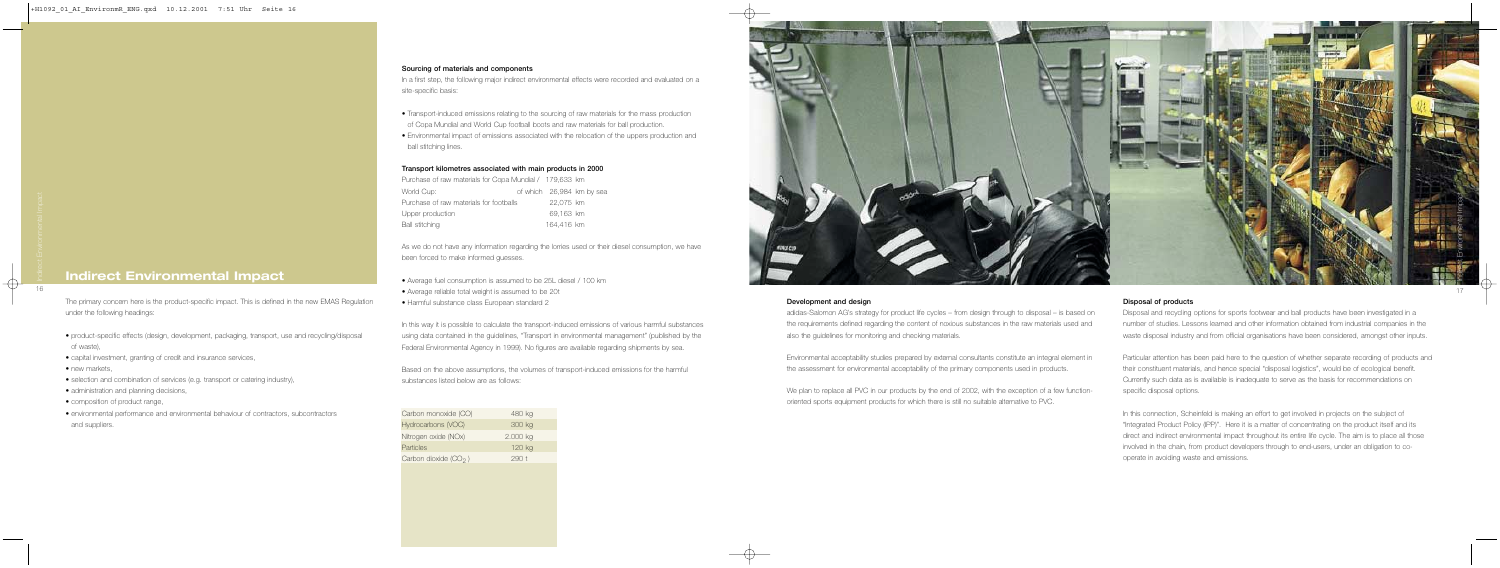Drinking

Energy

|                      |                                              | 1995                | 1996                | 1997                                | 1998                                | 1999                                | 2000                                |
|----------------------|----------------------------------------------|---------------------|---------------------|-------------------------------------|-------------------------------------|-------------------------------------|-------------------------------------|
|                      | Raw materials, shoe production               |                     |                     |                                     |                                     |                                     |                                     |
|                      | Leather and textile materials                |                     |                     | 149,000 m <sup>2</sup>              | 127,100 m <sup>2</sup>              | 153,194 m <sup>2</sup>              | 209,722 m <sup>2</sup>              |
| footwear production  | <b>Granulated PU</b>                         |                     |                     | 31.0t                               | 35.0t                               | 48.2 t                              | 66.0t                               |
|                      | Leather dyes                                 |                     |                     | 323 kg                              | 271 kg                              | 327 kg                              | 448 kg                              |
|                      | Semi-finished products                       |                     |                     | 80.0t                               | 67.3t                               | 87.8t                               | 120.2 t                             |
|                      | Miscellaneous small items                    |                     |                     | 10.0t                               | 8.3 t                               | 10.0t                               | 13.7t                               |
|                      | Shoeboxes and outcartons                     |                     |                     | 93.0 t                              | 78.0t                               | 94.0 t                              | 128.7t                              |
| Materials used in    | Fabric bags                                  |                     |                     | 1.2t                                | 0.9t                                | 1.1t                                | 1.5t                                |
|                      | Labels & adhesive tape                       |                     |                     | 1.3t                                | 1.0t                                | 1.2t                                | 1.6t                                |
|                      | Ancillary materials and consumables          |                     |                     |                                     |                                     |                                     |                                     |
|                      | Adhesives, thinners & solvents               |                     |                     | 39 t                                | 32t                                 | 39 t                                | 53 t                                |
|                      | Shoes produced                               | 509,071 pairs       | 486,268 pairs       | 373,000 pairs                       | 317,858 pairs                       | 400,000 pairs                       | 547,635 pairs                       |
|                      | Raw materials, ball production               |                     |                     |                                     |                                     |                                     |                                     |
|                      | Sheet materials                              |                     |                     | 138,278 m <sup>2</sup>              | 136,756 m <sup>2</sup>              | 158,387 m <sup>2</sup>              | 142,326 m <sup>2</sup>              |
|                      | Latex adhesives                              |                     |                     | 28 t                                | 26.0t                               | 30.0 t                              | 26.7 t                              |
| Materials used in    | Screen printing dyes                         |                     |                     | 153 kg                              | 151 kg                              | 167 kg                              | 150 kg                              |
|                      | Packaging materials                          |                     |                     | 27t                                 | 26.7t                               | 31.0t                               | 27.9t                               |
| ball production      | Ancillary materials and consumables          |                     |                     |                                     |                                     |                                     |                                     |
|                      | Solvents                                     |                     |                     | 32.0 kg                             | 31.0 kg                             | 36.0 kg                             | 32.3 kg                             |
|                      | <b>Balls produced</b><br>Sanitation purposes | $2,128 \text{ m}^3$ | $2,251 \text{ m}^3$ | 126,000 pcs.<br>$2,232 \text{ m}^3$ | 124,606 pcs.<br>$2,382 \text{ m}^3$ | 148,009 pcs.<br>$2,284 \text{ m}^3$ | 132,993 pcs.<br>$2,591 \text{ m}^3$ |
| water<br>con-        | Sprinkler checks                             | 40 m <sup>3</sup>   | 40 m <sup>3</sup>   | 40 m <sup>3</sup>                   | 119 m <sup>3</sup>                  | 40 m <sup>3</sup>                   | 19 m <sup>3</sup>                   |
|                      | Total consumption                            | $2,168 \text{ m}^3$ | $2,291 \text{ m}^3$ | $2,272 \text{ m}^3$                 | $2,501 \text{ m}^3$                 | $2,324 \text{ m}^3$                 | $2,610 \text{ m}^3$                 |
| sumption<br>sumption | Electricity                                  | 2,082,384 kWh       |                     | 1,805,873 kWh  1,698,453 kWh        | 1,674,423 kWh                       | 1,474,824 kWh                       | 1,564,528 kWh                       |
|                      | Natural gas                                  |                     |                     |                                     |                                     |                                     | 4.079.256 kWh                       |
| con-                 | EL fuel oil                                  | 3,152,665 kWh       |                     | 3,836,734 kWh 3,460,000 kWh         | 3,600,284 kWh                       | 4,022,126 kWh                       | 448,115 kWh                         |
|                      | Total consumption                            | 5,235,049 kWh       |                     | 5,642,607 kWh 5,158,453 kWh         | 5,274,707 kWh                       | 5,496,950 kWh                       | 6,091,899 kWh                       |
|                      | For recycling                                |                     |                     |                                     |                                     |                                     |                                     |
|                      | Paper & cardboard packaging                  | 114.0t              | 106.0 t             | 108.0 t                             | 98.3t                               | 65.0 t                              | 115.6 t                             |
|                      | Films                                        | 11.2t               | 10.9t               | 11.5t                               | 9.1t                                |                                     | 6.7t                                |
|                      | Wood                                         |                     |                     |                                     |                                     |                                     | 8.6 t                               |
|                      | Green waste                                  |                     |                     |                                     | $25 \text{ m}^3$                    | $14 \text{ m}^3$                    | 7 m <sup>3</sup>                    |
|                      | Fluorescent lamps*                           | 435 pcs.            | 700 pcs.            | 819 pcs.                            | 1514 pcs.                           | 520 pcs.                            | 710 pcs.                            |
|                      | Used solvents, adhesive residue*             |                     |                     |                                     | 0.95t                               |                                     |                                     |
|                      | Waste for thermal recovery                   |                     |                     |                                     |                                     | 62.90 t                             | 82.00 t                             |
|                      | For disposal                                 |                     |                     |                                     |                                     |                                     |                                     |
| Waste                | Industrial waste                             | 103.0 t             | 98.0t               | 90.0 t                              | 95.7t                               | 18.2t                               | 29.2 t                              |
|                      | Biowaste, food leftovers                     |                     |                     | 15.0t                               | 15.0t                               | 13.0t                               | 16.0 t                              |
|                      | Grease separator contents                    |                     |                     | 2.0t                                | 2.0t                                | 2.0t                                | 2.0t                                |
|                      | used solvents, adhesive residue*             |                     |                     | 2.7t                                | 0.64t                               | 1.69t                               | 1.78t                               |
|                      | PU residue*                                  |                     |                     |                                     | 2.64t                               |                                     |                                     |
|                      | Fine chemicals*                              |                     |                     |                                     | 0.27t                               |                                     |                                     |
|                      | Resin residues*                              |                     |                     |                                     | 0.23t                               |                                     |                                     |
|                      | Obsolete varnishes and paints*               |                     |                     |                                     | 0.30t                               |                                     | 0.11t                               |
|                      | Mesamoll plasticizer*                        |                     |                     |                                     | 2.83t                               |                                     |                                     |
|                      | Oil-water mixture*                           |                     |                     |                                     | 0.08t                               |                                     |                                     |
|                      | Solvent-containing supplies, solid*          | 3.9 t               | 3.8 t               | 2.3t                                | 3.46t                               | 3.58t                               | 3.31t                               |

\* Waste that needs to be specially monitored

Solvent-based adhesives and pure solvents are used in shoe production. The volatile matter is released into the environment through extraction. The same applies in the area of screen printing in ball production.

Our low in-house water consumption rose by 4.4% to 2,591 m<sup>3</sup> compared with 1998. When this is normalised to the number of shoes produced, specific water consumption declined by over 39% in the comparison period 1998–2000. This is a sign of the improved productivity that has been achieved at Scheinfeld.

Total emissions of organic solvents for the year 2000 came to 27,854 kg.

When these figures are made specific to one pair of shoes, we obtain a diffuse solvent emission of 50.9 g/pair. The limit in the VOC Directive that has to be achieved Europe-wide by 2007 is 25 g/pair shoes. The plan is to achieve this target ahead of the mandatory date, in three years from now at most.

#### Waste

The use of fossil fuels for heating purposes results in emissions of other air pollutants in addition to CO<sub>2</sub>. Calculations based on consumption figures suggest the following emissions:

The total quantity of waste rose by just under 6% compared with 1998. However, it should be noted that the time interval between individual disposals for some waste items, especially for large items like waste paper and cardboard packaging that are quantified by weight, may be different, so that the year of disposal and the year of origin do not necessarily agree. This has the effect of distorting the figures, which only even themselves out over a longer period of observation.

Simply by changing over to the more environmentally friendly energy source of gas, approximately 30% less CO<sub>2</sub> and other noxious substances have been emitted since 2001.

However, the effect of the waste management concept, with improved segregation of waste materials, avoidance of waste and recycling, e.g. of cardboard packaging for transport purposes, are having a clear effect. The objective of reducing the amount of waste that has to be disposed of by 10% has already been comfortably exceeded. The recycling ratio, i.e. the amount of waste that is recycled expressed as a proportion of total waste, rose by 54% between 1998 and 2000 to over 80%.

The drop in the amount of domestic household-like industrial waste from over 90t in 1997/98 to 29t in 2000 should be noted. Improved segregation of waste has meant that a substantial amount of waste is now suitable for energy recycling and therefore no longer needs to be placed in a landfill site.

This has the effect of sparing natural resources and saving considerable amounts on disposal at Scheinfeld. When normalised to the quantity of shoes produced, the specific volume of waste has declined by 40%. The specific volume of waste that needs to be specially monitored has even declined by over 73%. Over half of the waste generated that needs to be specially monitored consists of solvent-contaminated rags which are disposed of in accordance with the regulations. As a result of continual improvement of the production stages in which the use of solvents and adhesives is unavoidable, we have succeeded in making significant gains here. During the period under consideration the specific volume of dirty rags contaminated with solvent was reduced by 32%.

| ۱<br>۶ |
|--------|
|        |

# **Data and facts**

#### Water/Wastewater

### Energy

Overall energy consumption rose during the period under consideration, 1998–2000, by 15.5%. Whereas electricity consumption was reduced by a gratifying 6.6%, energy consumption for heating purposes rose by 25.75%. This increase is due to the expansion of production in parts of buildings that were formerly used purely for storage purposes. In addition, use of our office and training facilities has increased over the last few years.

If electricity, fuel oil and gas consumption are once again normalised to the quantities of shoes and balls produced, it becomes evident that specific electricity consumption on the site has declined by more than 49% while specific total energy consumption has dropped by 37%.

The almost completed implementation of the lighting concept, the optimisation of compressed air supply and a variety of organisational measures such as training and motivating staff are thus having clear effects on electricity consumption.

#### Emissions

| $SO2$ (kg)  | 1803,3 | 1626,2 | 1692,1 | 1890,4 | 251,4  |
|-------------|--------|--------|--------|--------|--------|
| $CO2$ (t)   | 997,6  | 899,6  | 936,1  | 1045,8 | 932,4  |
| NOx (kg)    | 498,8  | 449,8  | 468,0  | 522,9  | 792,5  |
| CO (kg)     | 959,2  | 865,0  | 900,1  | 1005,5 | 1009,5 |
| Dust (kg)   | 7.7    | 6.9    | 7.2    | 8.0    | 1,3    |
| NMVOCs (kg) | 153,5  | 138,4  | 144,0  | 160,9  | 58,7   |
|             |        |        |        |        |        |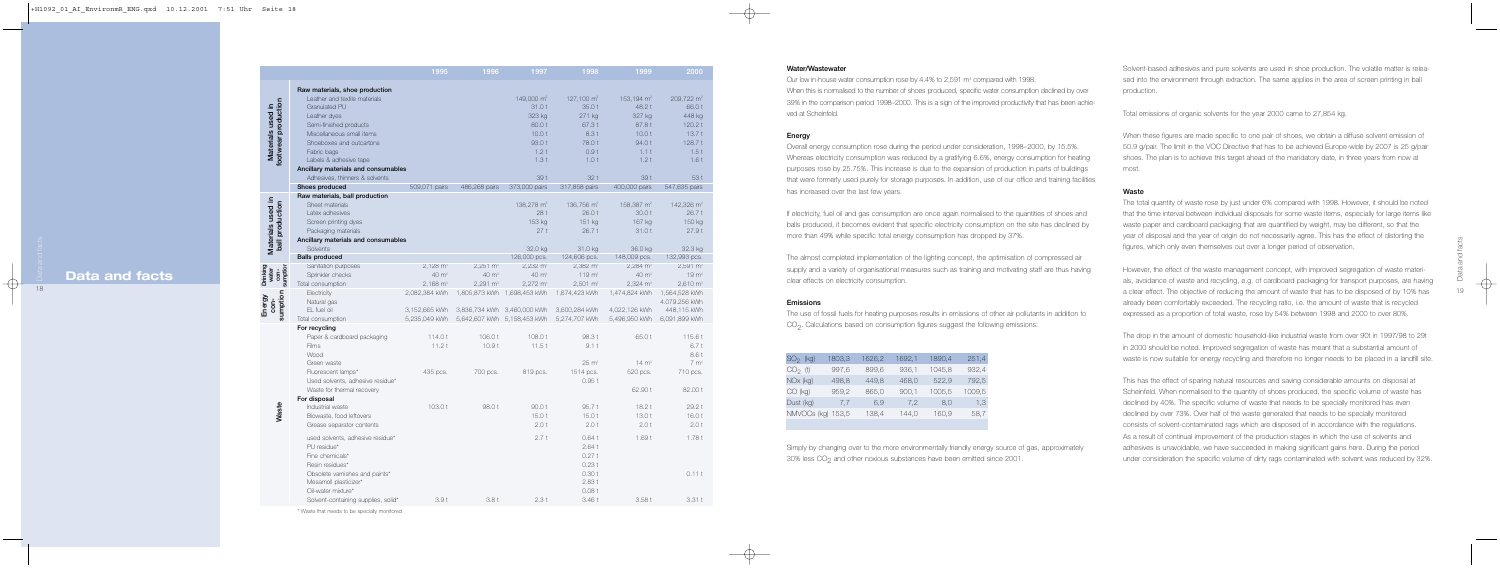Waste management

Environmental Management System

**Communication** 

Scheinfeld site

| <b>Objectives</b>                                                                   | <b>Measures</b>                                                                                                                                                                                                                                                                   | <b>Date</b>                           |
|-------------------------------------------------------------------------------------|-----------------------------------------------------------------------------------------------------------------------------------------------------------------------------------------------------------------------------------------------------------------------------------|---------------------------------------|
| of waste requiring<br>disposal by 10%                                               | Reduce the amount . Purchase pre-fabricated fabric and outer materials<br>in ball production<br>• Improve segregation of different waste categories<br>still further                                                                                                              | 2001<br>2002                          |
| Further develop<br>the Environmental<br>Management<br>System                        | • Add to and update the management manual<br>• Display information on environmentally relevant aspects<br>on noticeboards<br>• Purchase new, easy-to-read information boards<br>• Provide regular training on relevant environmental<br>factors as part of regular staff training | Ongoing<br>Ongoing<br>2001<br>Ongoing |
| Pass on environ-<br>mentally relevant<br>knowledge to<br>international<br>suppliers | • Hold seminars for international trainees on environmentally<br>relevant subjects<br>• Arrange for raw materials suppliers to provide training<br>on environmentally relevant subjects                                                                                           | Annually<br>As<br>required            |
| Reduce paved<br>and impermeable<br>areas                                            | • Plant greenery in front of the Aditeria<br>• Create lawns in front of test centre area<br>• Plant trees along the site boundaries                                                                                                                                               | 2002<br>2002<br>2003                  |

A number of measures have contributed to the continuous improvements in industrial environmental protection at Scheinfeld. Additional activities are planned for the coming years. These are oriented towards our environmental policy, the global objectives of adidas-Salomon AG and Scheinfeld-specific factors. Responsibilities and the resources that are necessary are determined internally.

# **Environmental Programme – Objectives and Measures**

| <b>Objectives</b>                                                                              | <b>Measures</b>                                                                                                                                                                                                                                                                                                                                                                                                                                                  | <b>Date</b>                                        |
|------------------------------------------------------------------------------------------------|------------------------------------------------------------------------------------------------------------------------------------------------------------------------------------------------------------------------------------------------------------------------------------------------------------------------------------------------------------------------------------------------------------------------------------------------------------------|----------------------------------------------------|
| Reduce<br>electricity<br>consumption<br>by $5%$<br>Reduce use<br>of fossil fuels               | • Implement the lighting concept in the export warehouse<br>• Take into consideration low electricity and compressed air<br>consumption when planning operational resources<br>• Carry out regular checks for leakages in the supply of<br>compressed air<br>• Change laminating process in ball production so that drying<br>process is no longer required<br>• Use new injection moulding machine for PU sole production<br>• Recover heat from the compressor | 2001<br>Ongoing<br>Ongoing<br>2001<br>2002<br>2002 |
| Minimise environ-<br>mental impact<br>at all stages<br>of the life cycle of<br>a football boot | • Analyse the "Copa Mundial" product, applying the Integrated<br>Product Policy (IPP) strategies                                                                                                                                                                                                                                                                                                                                                                 | 2003                                               |
| Reduce diffuse<br>solvent emissions<br>by 50% to<br>25g/pair of shoes                          | . Improve capture of data relating to solvent consumption<br>in the area of mass shoe production<br>• Use enclosed dispenser systems for adhesives and solvents<br>• Acquire a hot-melt machine for solvent-free cementing<br>of components<br>• Create an annual statement of solvent quantities<br>• Increase use of hot-melt technology                                                                                                                       | 2002<br>2002<br>2002<br>Ongoing<br>2003            |
| Use environ-<br>mentally benign<br>raw materials                                               | • Continue trials and studies on the use of more<br>environmentally benign substances in the production<br>process (e.g. water-soluble adhesives, hot-melt)                                                                                                                                                                                                                                                                                                      | Ongoing                                            |
| Reduce latex<br>usage by 20%                                                                   | • Use PVC-free materials<br>• Change ball production processes                                                                                                                                                                                                                                                                                                                                                                                                   | 2002<br>2001                                       |
| Originator-based<br>capture of<br>environmental data                                           | • Expand data on materials purchased to include<br>environmentally relevant aspects                                                                                                                                                                                                                                                                                                                                                                              | Ongoing                                            |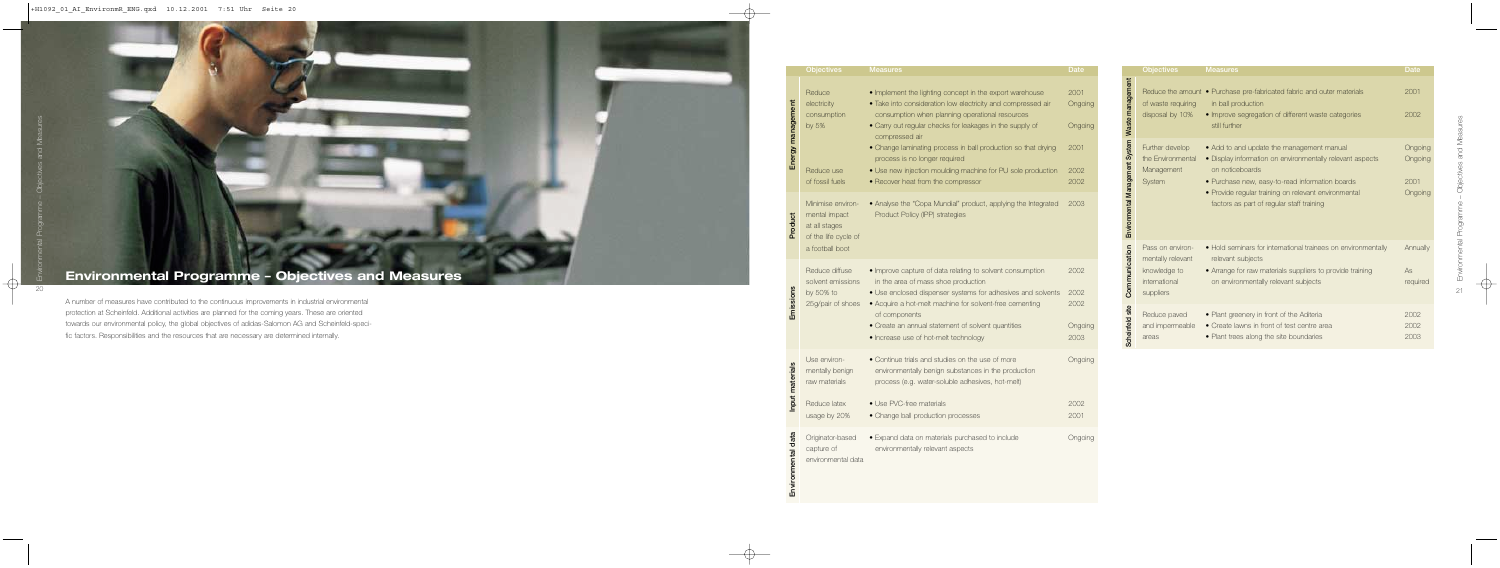22Environmental Programme – Objectives and Measures 22

#### Contact Partner on Environmental Issues

If you have any questions or require any further information, please contact us at the following address:

| adidas-Salomon AG                |                                  |
|----------------------------------|----------------------------------|
| World of Sports                  |                                  |
| Social and Environmental Affairs | Tel.: 00 49 (91 32) 84 - 0       |
| D-91074 Herzogenaurach           | E-Mail: sustainability@adidas.de |

#### Presentation of Next Environmental Statement

The next Environmental Statement will appear in August 2004. Simplified Environmental Statements will be prepared by Scheinfeld for the years 2002 and 2003.

#### Environmental Verifier's Organisation

Michael Sperling Gerling Cert D-V-0101 Umweltgutachter GmbH Frankfurter Str. 720–726 51145 Köln

#### Objectives achieved 1998-2001

| <b>Objectives</b>                                                                             | <b>Measures carried out</b>                                                                                                                                                                                                                                                                                                                                                                                                                                                                                         | <b>Status</b>                                                                       |
|-----------------------------------------------------------------------------------------------|---------------------------------------------------------------------------------------------------------------------------------------------------------------------------------------------------------------------------------------------------------------------------------------------------------------------------------------------------------------------------------------------------------------------------------------------------------------------------------------------------------------------|-------------------------------------------------------------------------------------|
| Reduce electricity<br>consumption<br>by 5%<br>Reduce fuel oil<br>consumption<br>by 10%        | · Power load management system installed<br>• Lighting concept created for export warehouse<br>• Lighting concept implemented<br>• Additional stop valves installed for the compressed air system<br>• Low electricity and compressed air consumption taken<br>into consideration during planning of operational resources<br>. Regular checks made for leakages in the supply of<br>compressed air<br>• Integrated heating system concept developed for boilers<br>· Integrated heating system concept implemented | 100%<br>100%<br>75%<br>100%<br>Ongoing V<br>Ongoing V<br>100%<br>100%               |
| Reduce the<br>amount of<br>waste requiring<br>disposal by 10%                                 | · Waste management concept developed                                                                                                                                                                                                                                                                                                                                                                                                                                                                                | 100%<br>Ongoing V                                                                   |
| Generate specific<br>environmental<br>figures<br>Set up an<br>eco-accountability<br>structure | • Concept for collection of consumption data by category<br>· Additional meters (electricity, water etc.) installed<br>· Purchasing and sales data amplified to include environ-<br>mentally relevant aspects                                                                                                                                                                                                                                                                                                       | Ongoing V<br>Ongoing V<br>Ongoing V                                                 |
| Give employees<br>more information                                                            | • Notices on information boards<br>· Environmental aspects included in regular staff training                                                                                                                                                                                                                                                                                                                                                                                                                       | Ongoing V<br>Ongoing V                                                              |
|                                                                                               | • Concept development<br>• Extensive roof gardening<br>· Plant greenery in external areas<br>· Reduce paved and impermeable areas                                                                                                                                                                                                                                                                                                                                                                                   | $^{\star})$<br>$^\star)$                                                            |
|                                                                                               |                                                                                                                                                                                                                                                                                                                                                                                                                                                                                                                     | Hazardous materials . Possibilities for substituting alternative materials examined |

\*) Objectives will be updated in the new environmental programme.

# Registrierungsurkunde



**GEPRÜFTES** UMWELTMANAGEMENT

## Adidas-Salomon AG

Sportartikelhersteller

**Standort Scheinfeld** Adi-Dassler-Straße 24-26 91443 Scheinfeld

Register-Nr: D-158-000048

Ersteintragung am 21. September 1998

Diese Urkunde ist gültig bis 31. August 2004

Diese Organisation weridet zur kontinuierlichen Verbesserung der Umweltleistung ein Umweltmanagementsystem nach der EG-Verordnung 761/2001 an, veröffentlicht regelmäßig eine Umwelterklärung, lässt das Umweltmanagamentsystem und die Umwelterklärung von einem zugelassanen, unabhängigen Umweltgutachter begutachten, ist eingetragen im EMAS-Register und deshalb berechtigt, das EMAS-Zeichen zu verwenden.

**INDUSTRIE: UND HANDELSKAMMER** NURNBERG FUR **MITTELFRANKEN** 



Nümberg, 18. Oktober 2001

Dr. Dieter Restener Hauptgeschäftsführer

# VALIDATION

The adidas-Salomon AG determined an environmental policy at its location Global Technology Center in Scheinfeld, maintains and applies an environmental management system, updated an environmental program, executed an environmental audit of operating results and creates a new environmental assertion.

In the name of the accredited environmental verifier organisation, Mr. Michael Sperling has established that

- the environmental policy, the environmental management system, the environmental program, the methodology and execution of the environmental audit of operating results as well as the environmental assertion are due to the specifications of the 'Regulation (EC) No. 761/2001 of the European Parlament and of the Council of 19th March 2001 allowing voluntary participation by organisations in a Community eco-management and audit scheme' (EMAS II) and
- · the specification in the environmental assertion 2001 as well as in the simplified environmental assertions of the past two years are reliable and all environmental questions, which are of importance for the location, are to be considered in appropriate way.

This statement are based on the insight into relevant documents, tours of the site installations and interviews with the personnel.

Hereby the environmental assertion 2001 is explained for valid.

In the name of the environmental verifier organisation:

Gerling Cert Umweltgatachter GrobH . Gerearnhaf 14 - 10 - 50670 Ksin